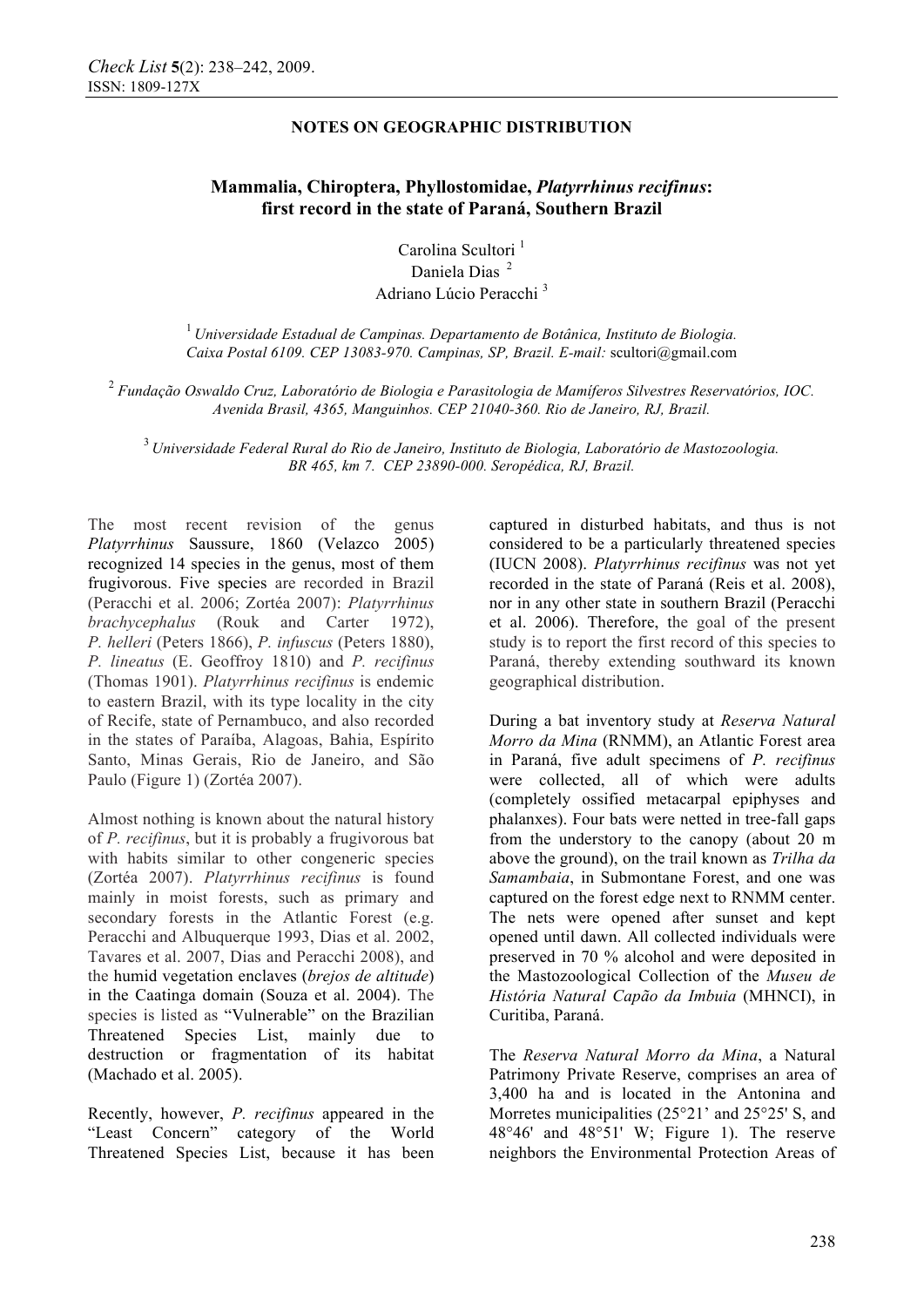the Serra do Mar and Guaraqueçaba, on the largest contiguous remnants of Atlantic Forest in Brazil (SOS Mata Atlântica and INPE 2008). The principal vegetation types, according to the classification of Veloso et al. (1991), are pioneer formations under marine and river-flooding influence, and the subformations of lowland, submontane, and dense, moist forests (Ferretti and Britez 2006). Systems of secondary vegetation occur as well. Thus, the reserve is now represented by a mix of initial, middle and advanced states of succession (M. Borgo personal communication). Following Köppen's classification, the climate of the region is Cfa, or mesothermic subtropical humid. The average annual temperature is between 20.8 and 22 ºC, with more than 2,000 mm of precipitation each year, falling principally from January to March (Ferretti and Britez 2006). The average air humidity is 85 %.

The first specimen (MHNCI 6098), a female, was captured on May  $21<sup>st</sup>$  2008, at 21:56 h, one meter above the ground. On May  $23^{rd}$ ,  $2008$ , two more females were captured: one (MHNCI 6099) at

18:10 h, one meter above the ground, and the other (MHNCI 6100) at 00:30 h, eight meters above the ground. An additional female (MHNCI 6101) was captured on June  $25^{th}$ , 2008, at 03:08 h, 16 m above the ground. The fifth individual (MHNCI 6102), a male, was captured on July  $16<sup>th</sup>$ , 2008, at 00:05 h, six meters above the ground in a mist net placed in front of opened flowers of *Pseudobombax grandiflorum* (Cav.) A. Robins (Malvaceae), in a Submontane forest area, next to the Reserva center and highway PR-340. None of the individuals presented evidence of reproductive activity.

The identification of the collected individuals was based principally on the revision by Velazco (2005), which provided measurements and new useful characters for species differentiation. Identification was also aided by Sanborn (1955), Willig and Hollander (1987), Ferrel and Wilson (1991). For each specimen studied, we obtained six external measurements and 13 skull measurements (in mm) using a caliper of 0.02 mm precision and criteria proposed by Taddei et al. (1998).



**Figure 1.** Map showing the *Reserva Natural Morro da Mina* and its location in the state of Paraná (black), and the currently known records (gray) for *Platyrrhinus recifinus* in the Brazil. (A) Submontane Forest where four *P. recifinus* were captured. (B) Edge of the forest where one individual was captured. Highway PR-340 next to the reserve in dotted line.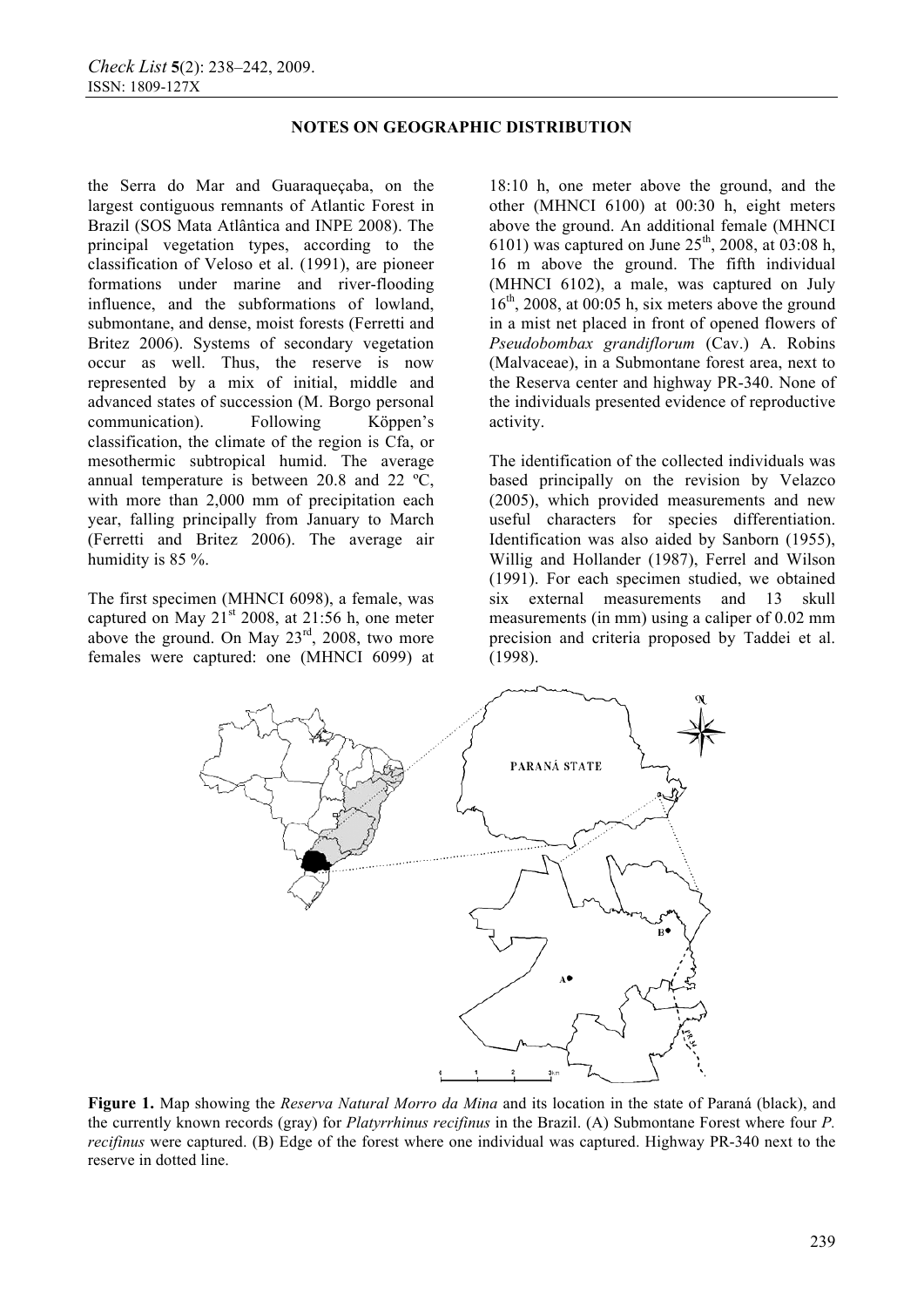**————————————————** 

All specimens reported in this paper have the diagnostic features proposed by Velazco (2005) to *P. recifinus*: interramal vibrissae absent; dorsal fur tetracolored; a deep fossa in the hipoconal basin of the second upper premolar (P4) and a stylid cusp absent between the metaconid and the protoconid of first lower molar (m2). The specimens also have the features that distinguish *P. recifinus* from *P. lineatus* (Velazco 2005): third metacarpal longer than the fifth; postorbital and paraoccipital processes poorly developed; stylar cusp in lingual cingulum on the base of the first upper molar (M1) metacone absent, and first lower molar (m1) metaconid absent. *Platyrrhinus lineatus*, the other species in the genus recorded in Southern Brazil (Zortéa 2007; Weber et al. 2006), has one interramal vibrissae, dorsal fur tricolored, a shallow fossa on the hypoconal basin of P4, a stylid cusp present between the metaconid and the protoconid of m2, the fifth metacarpal longer than the third, postorbital and paraoccipital processes well developed, stylar cusp in lingual cingulum on the base of the M1 metacone present, and m1 metaconid present and well developed (Velazco 2005).

Carter and Dolan (1978), Willig and Hollander (1987), and Ferrel and Wilson (1991) mentioned trilobate lower incisors as an important character to separate *P. recifinus* from *P. lineatus* (bilobate incisors). In the specimens of *P. recifinus*  from RNMM, the lower incisors are small, separated by gaps, and with the upper margin nearly smooth, with two or three rudimentary lobes. In *P. lineatus* the lower incisors are robust and clearly bilobate, with deep notches (D. Dias personal observation). According to Sanborn (1955) and Velazco (2005), size and disposition of the central upper incisors do not constitute good diagnostic characters, because a large degree of individual variation is present*.* Three specimens analyzed have the central upper incisors robust and separate from each other, and two have robust incisors connected on the extremity.

We initially had doubts about the identification of one individual (MHNCI 6099), which has forearm length measuring 45.96 mm, a value higher than the superior limit usually reported for *P. recifinus*, and inside the variation of *P. lineatus* (43.7 to 50.1 mm, Sanborn 1955). Analyses of the qualitative somatic and craniodental characters, however, confirm the identification of this specimen as *P. recifinus*. Because overlap of cranial measurements with *P. lineatus* has been reported in the literature (Dias et al. 2002; Velazco 2005; Dias and Peracchi 2008), these species are more easily distinguished by qualitative morphological characters.

There is little published measurement data for *P. recifinus* (Carter and Dolan 1978; Dias et al. 2002; Velazco 2005; Dias and Peracchi 2008). These specimens from Paraná reported herein are, in general, larger than the holotype from Pernambuco and specimens from the states of São Paulo and Rio de Janeiro, which may be related to a clinal variation (Table 1). Additional samples, however, are needed in order to obtain solid conclusions.

The specimens reported in this paper represent the first record of *P. recifinus* in Paraná and extend the known austral limit of the species' distribution. With this record, the bat list for Paraná is now represented by 61 species, complementing the most recent compilation published by Reis et al. (2008). However, present knowledge about the bat fauna of this state is far from being satisfactory. According to Miretzki (2003), about two thirds of the territory of Paraná is still insufficiently sampled. Although the *Reserva Natural Morro da Mina*, where the specimens of *P. recifinus* were captured, is located in a region considered of low priority for bat inventories (Miretzki 2003), our results come to reinforce others studies (e.g., Miranda et al. 2006, Gazarini and Bernardi 2007) that clearly indicate the need for continuing sampling efforts in this area.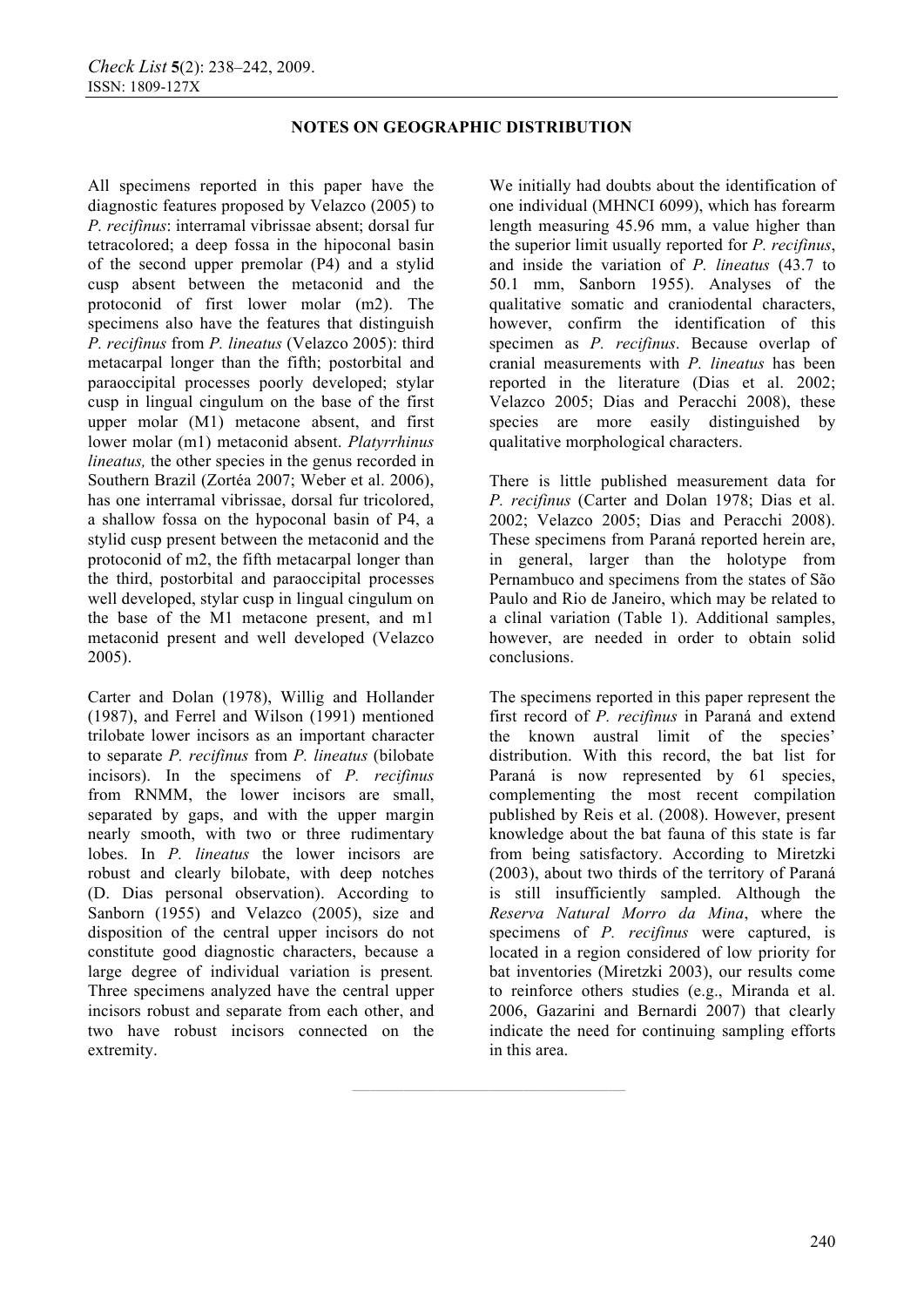**Table 1.** Selected measurements of *Platyrrhinus recifinus* from the *Reserva Natural Morro da Mina*, *Reserva Biológica do Tinguá*, *Parque Estadual Pedra Branca*, localities in the state of São Paulo and from the holotype. Min = minimum; Max = maximum; N = number of specimens. Acronyms of measurements: total length of body (TL); ear length (EL); hind foot length (HL); length of forearm (FA); greatest length of skull, including incisors (GLS); condyloincisive length (CIL); basal length, including incisors (BL); palatal length, including incisors (PL); length of maxillary toothrow (MAXT); breadth across upper canines (BAC); breadth across upper molars (BAM); postorbital breadth (PB); zygomatic breadth (ZB); breadth of braincase (BB); mastoid breadth (MB); mandibular length (ML); and length of mandibular toothrow (MANT). Localities  $\frac{1}{1}$  present study,  $\frac{2}{1}$  Velazco  $(2005)$ , <sup>3</sup> Dias and Peracchi  $(2008)$ , <sup>4</sup> Dias et al.  $(2002)$ , <sup>5</sup> Carter and Dolan (1978).

|             | Reserva Natural<br>Morro da Mina<br>$(Paramá)$ <sup>1</sup> | São Paulo <sup>2</sup> | Reserva Biológica<br>do Tinguá<br>(Rio de Janeiro) $3$ | Parque Estadual da<br>Pedra Branca<br>(Rio de Janeiro) <sup>4</sup> | Holotype<br>$(Pernambuco)^5$ |
|-------------|-------------------------------------------------------------|------------------------|--------------------------------------------------------|---------------------------------------------------------------------|------------------------------|
| Characters  | (Min-Max)                                                   | $(Min-Max)$            | $(Min-Max)$                                            | $(Min-Max)$                                                         |                              |
|             | $(N = 1 \text{ Å}; 4 \text{ Å})$                            | $(N = 6)$              | $(N = 3 \text{ Å}; 6 \text{ Å})$                       | $(N = 2 \text{ Å})$                                                 |                              |
| TL          | $57.92 - 64.38$                                             | $89.00 - 93.00$        | 54.14 - 59.12                                          | $50.20 - 58.30$                                                     |                              |
| EL          | $15.30 - 16.86$                                             | $18.00 - 20.00$        | $16.1 - 16.90$                                         | $14.00 - 16.40$                                                     |                              |
| HL          | $11.84 - 13.44$                                             | $11.00 - 13.00$        | $10.5 - 13.54$                                         | $9.20 - 10.50$                                                      |                              |
| FA          | $42.64 - 45.96$                                             | $42.00 - 43.00$        | $41.66 - 43.54$                                        | $41.70 - 42.00$                                                     | 40.20                        |
| <b>GLS</b>  | $24.56 - 25.50$                                             | $23.03 - 23.76$        | $23.50 - 25.24$                                        | $23.90 - 24.20$                                                     | 24.10                        |
| <b>CIL</b>  | $22.36 - 23.42$                                             | $21.99 - 22.61$        | $22.04 - 22.98$                                        | $21.60 - 22.00$                                                     | 21.70                        |
| BL          | 19.92 - 20.84                                               |                        | $19.84 - 20.66$                                        | $19.40 - 19.80$                                                     |                              |
| PL          | $11.88 - 12.76$                                             |                        | $11.74 - 12.40$                                        | $11.30 - 11.60$                                                     |                              |
| <b>MAXT</b> | $9.20 - 9.72$                                               | $8.62 - 9.39$          | $9.00 - 9.56$                                          | $8.70 - 8.80$                                                       | 8.90                         |
| <b>BAM</b>  | $10.72 - 11.44$                                             | $9.90 - 10.71$         | $10.28 - 10.98$                                        | $10.20 - 10.40$                                                     | 10.50                        |
| <b>BAC</b>  | $6.28 - 6.70$                                               |                        | $6.00 - 6.44$                                          | $6.00 - 6.10$                                                       | 6.40                         |
| PB          | $5.84 - 6.02$                                               | $5.46 - 6.10$          | $5.54 - 6.24$                                          | $5.50 - 5.70$                                                       | 5.60                         |
| ZB          | $14.58 - 14.98$                                             | $13.55 - 14.45$        | $13.74 - 14.64$                                        | $13.80 - 14.10$                                                     | 14.00                        |
| <b>BB</b>   | $10.50 - 11.22$                                             | $10.18 - 10.80$        | $10.20 - 10.74$                                        | $10.30 - 10.50$                                                     | 10.30                        |
| MB          | $12.08 - 12.60$                                             | $11.57 - 12.41$        | $11.76 - 12.12$                                        | $11.70 - 12.30$                                                     | 11.70                        |
| ML          | $16.18 - 17.20$                                             |                        | $16.20 - 16.96$                                        | $15.60 - 16.00$                                                     | 15.30                        |
| <b>MANT</b> | $9.62 - 10.48$                                              |                        | $9.54 - 10.26$                                         | $9.50 - 9.50$                                                       | 9.50                         |

### **Acknowledgments**

Our special thanks to *Sociedade de Pesquisa em Vida Selvagem e Educação Ambiental* (SPVS) for the permission to conduct our research and for their help with field work logistics; to IBAMA and IAP for research authorizations (process #10004 and 10004-2; IAP 05/07); to Dra. Marlies Sazima for her supervision and support; to the *Programa de Pós-Graduação em Ecologia* of the *Universidade Estadual de Campinas*; to all who helped with the field work; to Dr. Isaac Passos de Lima for the elaboration of the map; to Dra. Margareth L. Sekiama, Dr. Marco A. R. Mello, Dr. Carlos Eduardo Lustosa Esbérard, and one anonymous reviewer for suggestions to the manuscript; to Graham Edward Wyatt for the English revision; Idea Wild and FAEPEX for the donation of equipment; FAPESP for Msc. scholarship concessioned to C. Scultori; CNPq and FAPERJ for grants to A. L.Peracchi.

**————————————————** 

**————————————————** 

### **Literature cited**

- Carter, D.C. and P. G. Dolan. 1978. Catalogue of type specimens of Neotropical bats in selected European Museums. Special Publications. The Museum, Texas Tech University 15: 1-136.
- Dias, D. and A. L. Peracchi. 2008. Quirópteros da Reserva Biológica do Tinguá, estado do Rio de Janeiro, sudeste do Brasil (Mammalia: Chiroptera). Revista Brasileira de Zoologia 25(2): 333-369.